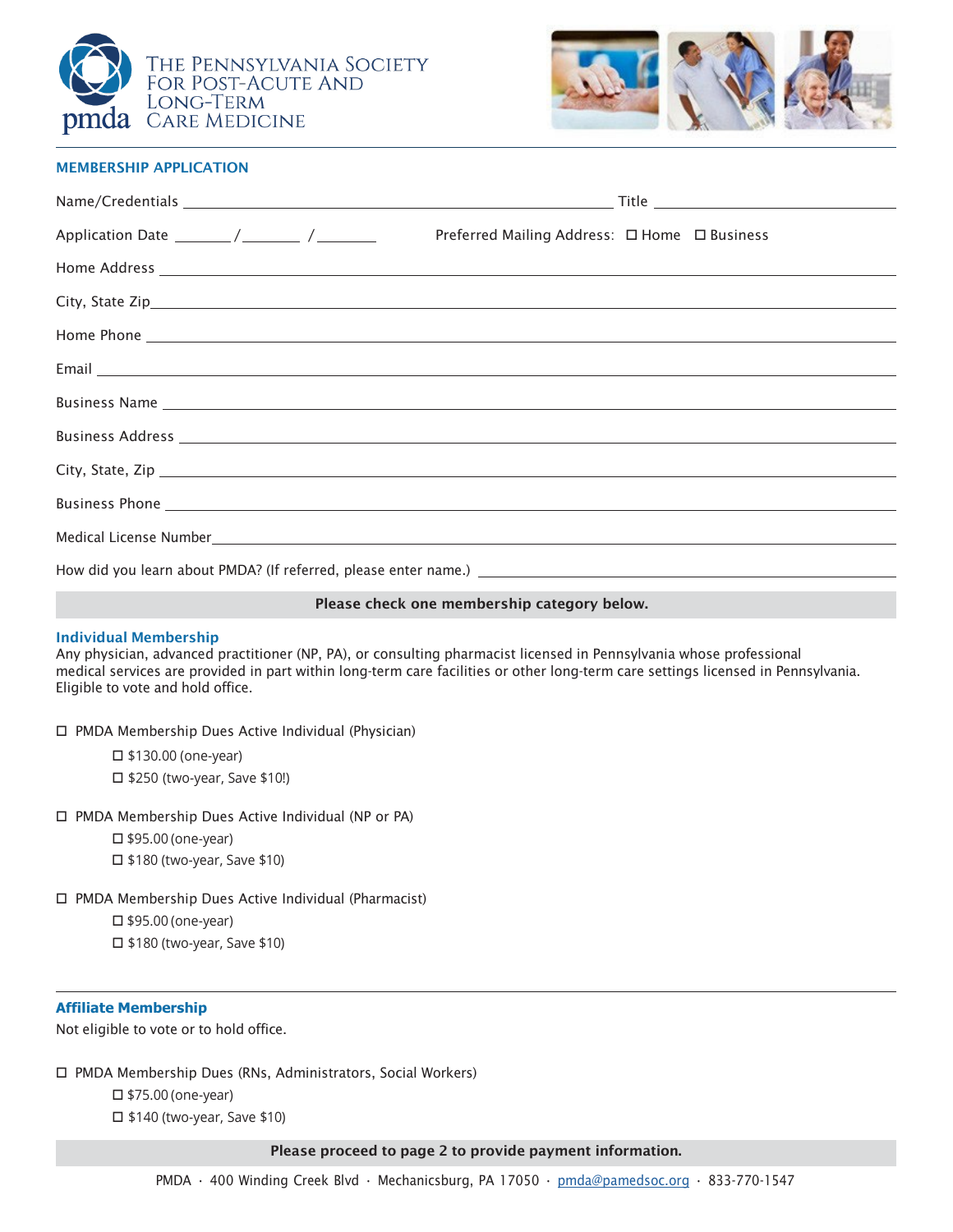#### Dues Payment Information

 $\Box$  I wish to pay by check. Please make checks payable to PMDA.

| $\Box$ I wish to pay by credit card: | $\square$ MasterCard |  | □ Visa □ Discover |
|--------------------------------------|----------------------|--|-------------------|
|--------------------------------------|----------------------|--|-------------------|

| Card Billing Address Lawrence and Card Billing Address |
|--------------------------------------------------------|
|                                                        |
|                                                        |

# PMDA Trainee Education Fund Contribution

The PMDA Trainee Education Fund supports PMDA's efforts to educate, recognize and inspire post-acute and long-term care clinicians in training in the benefits and rewards of a career in the PALTC continuum. Your contribution will allow us to continue to offer complimentary registration to the Annual Symposium for fellows, residents and students. Help us invest in the future of practice in PALTC medicine.

| <b>PMDA Trainee Education Fund Payment Information</b>                               |                                                                                    |  |  |  |
|--------------------------------------------------------------------------------------|------------------------------------------------------------------------------------|--|--|--|
| □ I wish to pay by check. Please make checks payable to PMDA Trainee Education Fund. |                                                                                    |  |  |  |
|                                                                                      | $\Box$ I wish to pay by credit card: $\Box$ MasterCard $\Box$ Visa $\Box$ Discover |  |  |  |
| Please check contribution amount:                                                    |                                                                                    |  |  |  |
|                                                                                      | $\Box $25.00 \qquad \Box $50.00 \qquad \Box $75.00 \qquad \Box 100.00$             |  |  |  |
|                                                                                      |                                                                                    |  |  |  |
|                                                                                      |                                                                                    |  |  |  |
|                                                                                      |                                                                                    |  |  |  |
|                                                                                      |                                                                                    |  |  |  |
|                                                                                      |                                                                                    |  |  |  |
|                                                                                      |                                                                                    |  |  |  |
|                                                                                      |                                                                                    |  |  |  |
|                                                                                      |                                                                                    |  |  |  |
|                                                                                      |                                                                                    |  |  |  |
|                                                                                      |                                                                                    |  |  |  |
|                                                                                      |                                                                                    |  |  |  |

## Volunteer

Part of the value of membership is the opportunity to help keep PMDA a vital resource for members of the PALTC community. Please check one of the boxes below if you are interested in serving on a PMDA committee.

 $\Box$  Educational Program  $\Box$  Membership  $\Box$  Newsletter  $\Box$  Public Policy